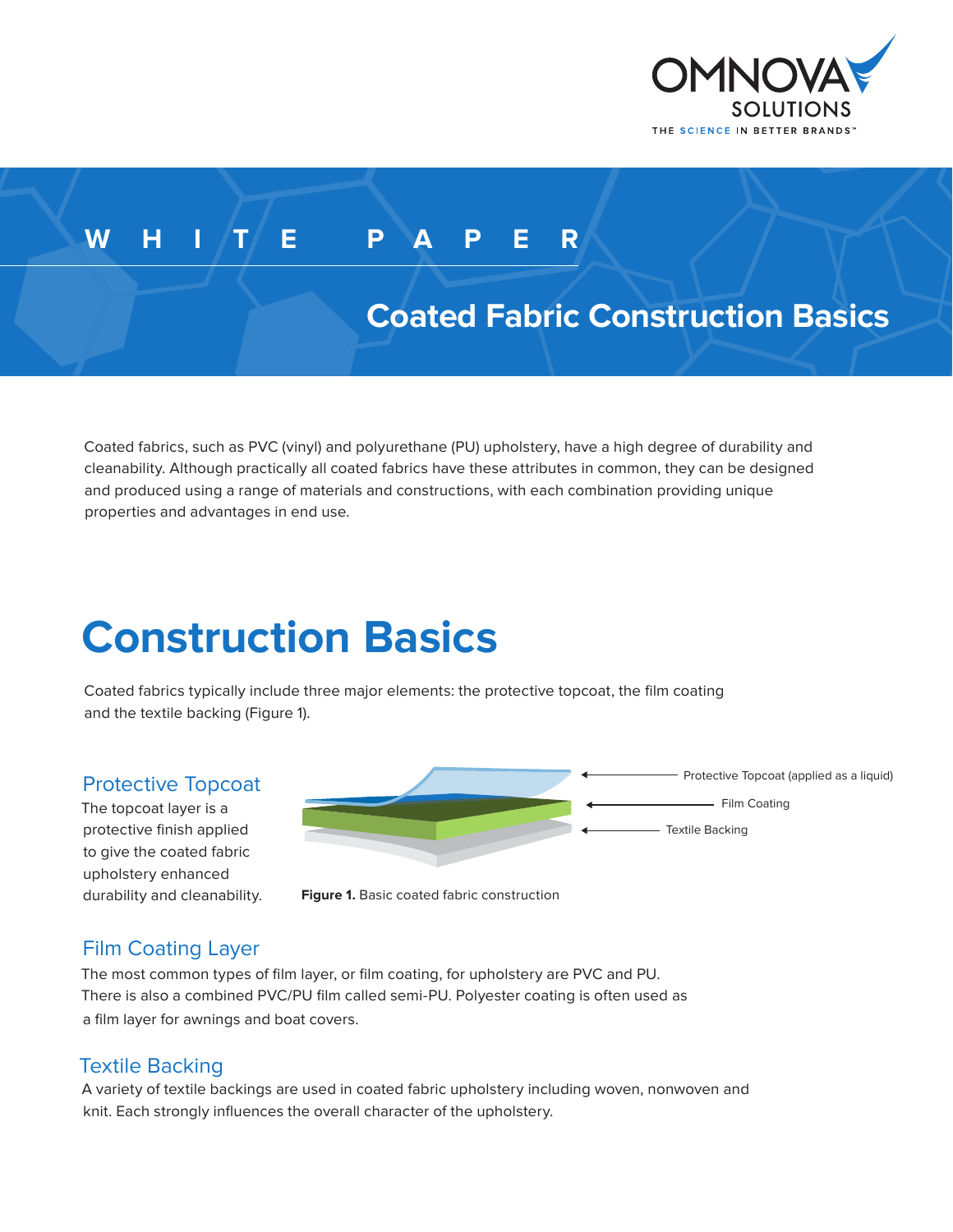# **The Film Coating Layer**

The film layer is the key component of the coated fabric, giving the upholstery its look and feel. It can be developed using a range of materials and methods to create the desired visual and tactile experience.

#### PVC Upholstery

PVC upholsteries are very stain and abrasion resistant, soft to the touch and available in a range of textures, colors, and designs. They can be formulated without halogens or heavy metals, providing a balance of aesthetics, performance and environmentally-preferred features.

#### Calendered Vinyl Upholstery

Many vinyl coated fabrics are produced using a calendering process in which PVC is mechanically fused to the textile backing using heat and pressure (Figure 2). This vinyl upholstery is available in two types, expanded and non-expanded.



**Figure 2.** Calendered PVC Vinyl production process

For the highest durability, non-expanded, or solid, vinyl is recommended (Figure 3). For a softer touch, consider an expanded PVC construction, featuring a foamed layer within the vinyl (Figure 4).



**Figure 3.** Magnified cross-section of non-expanded PVC



**Figure 4.** Magnified cross-section of expanded PVC Vinyl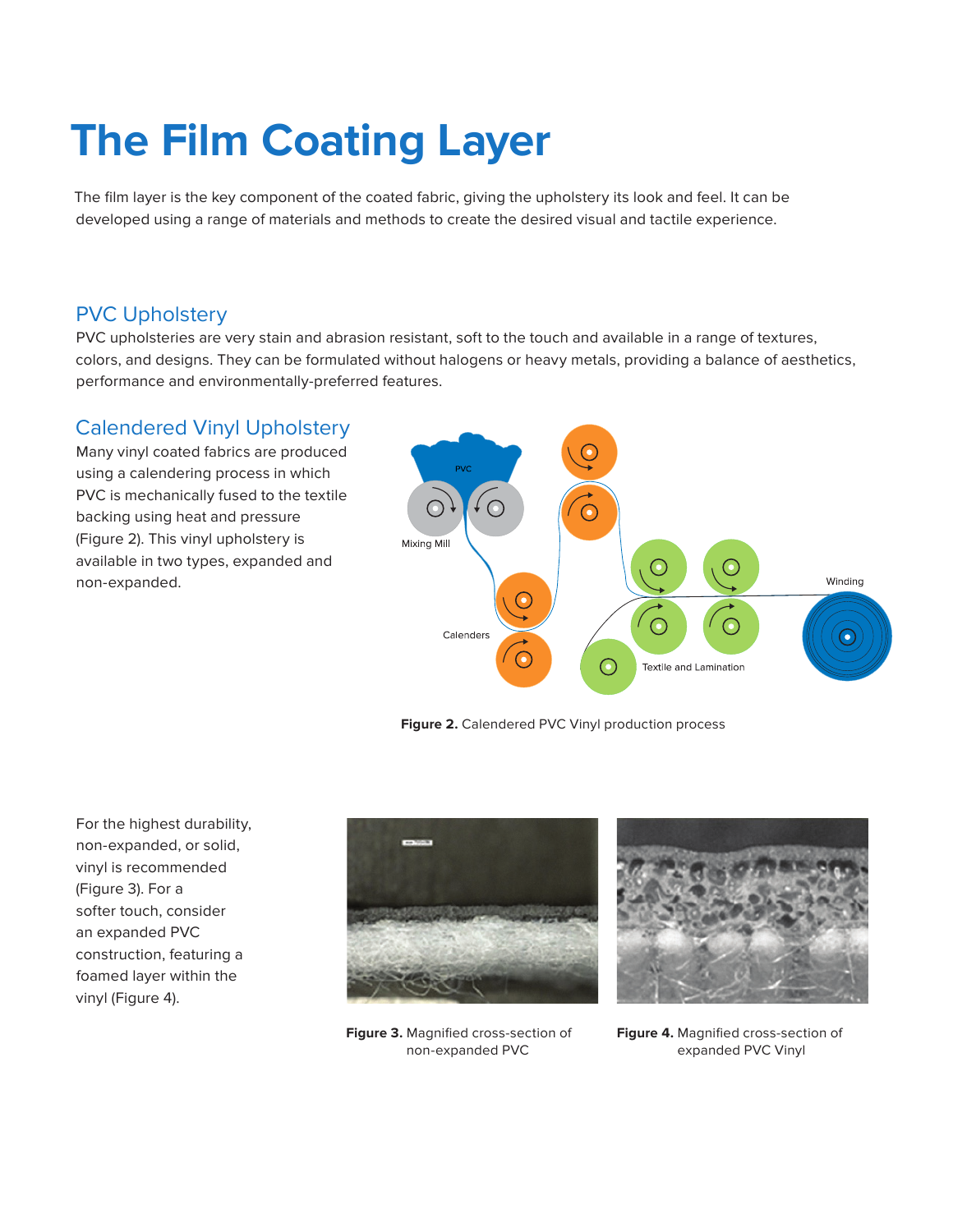#### Cast Vinyl Upholstery

In the cast process, a PVC dispersion is coated onto a release paper and then laminated to the textile with an adhesive and cured in an oven (Figure 5). Cast products have a softer hand than either expanded or non-expanded calendered vinyl.





#### PU Film

OMNOVA's PU coated fabrics take softness one step further by featuring a luxurious touch for the ultimate in comfort. They are cast onto a release paper in the same process illustrated above.

#### Semi-PU Film

Semi-PUs have an expanded PVC layer with a PU topcoat. They are typically manufactured in a cast process. Semi-PU coated fabrics provide the softness of a PU but with a slightly lower price tag.

#### Polyester Film

Polyester films are used for outdoor applications such as boat toppings, where UV stability and fabric strength are needed. They are typically urethane top coated for weave stability and offer a good balance of strength and lightness.

# **Textile Backings**

There are a variety of textile backings used in coated fabric upholstery, each strongly influences the overall character of the upholstery.

### Woven Backing

Woven textiles are produced by the interlacing of yarns in the warp (machine) and weft (cross machine) directions (Figure 6). Typically, woven textile's stretch and elongation are limited. They feature high tensile strength, puncture resistance and stability in use.



**Figure 6.** Magnified illustration of a woven backing